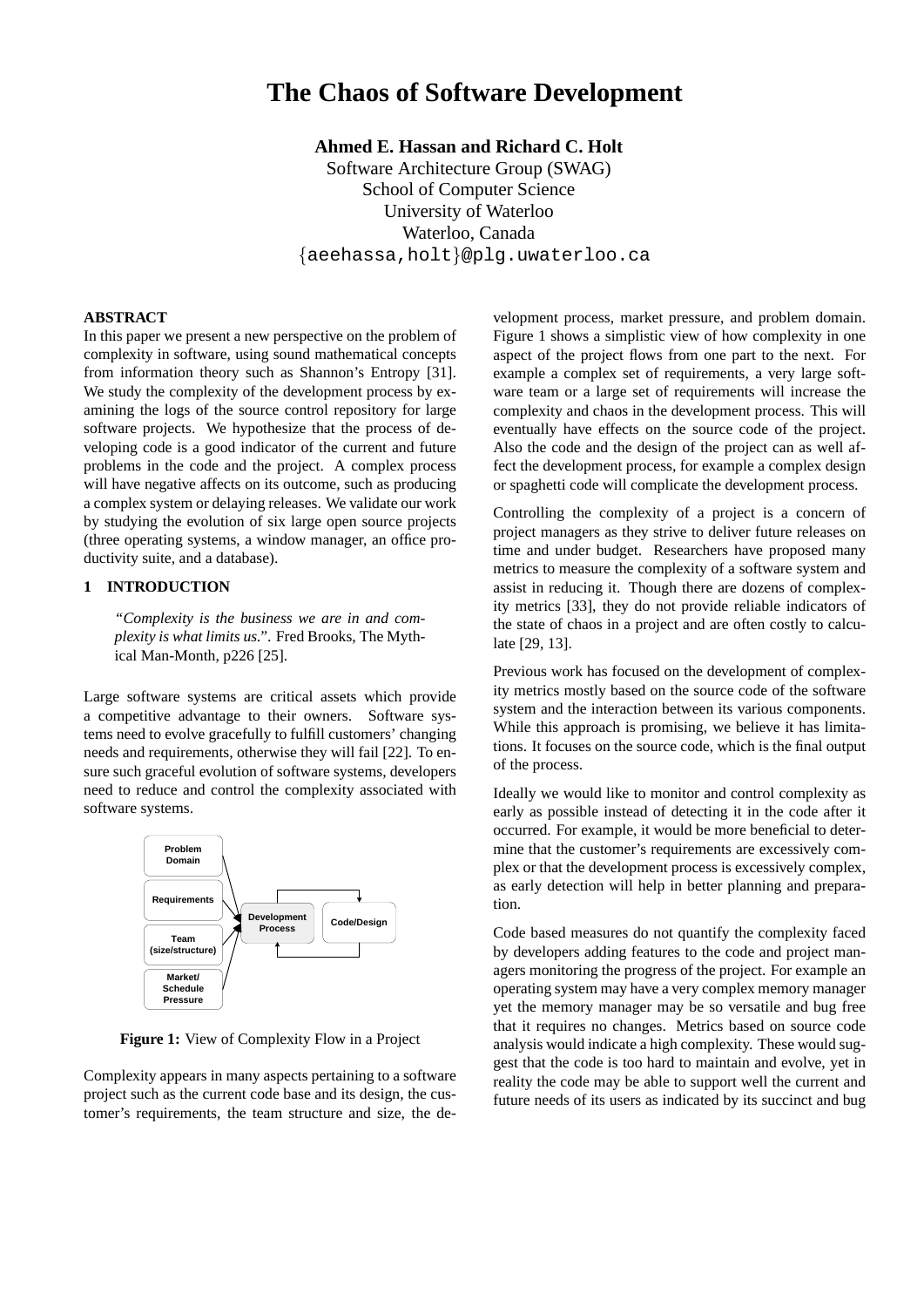free evolution. Other metrics based on bug counts in the system have been proposed to measure the complexity of the system, unfortunately they do not indicate if the the bugs are due to the complexity of the project's source code, its architecture, or its requirements.

In this paper, we propose a metric to measure the complexity of the development process. This approach promises to address the concerns we highlighted. By monitoring the complexity of the development process, we provide early warnings about potential difficulties that will eventually cause an increase in the complexity of the code. We hypothesize that the complexity of the development process is a good indicator of the overall complexity of the project. A complex development process will produce code that is hard to control for timely and bug free releases.

We study the source code change history to predict patterns of change, and trends in the development process. These trends are good indicators of the complexity of the software system. We produce graphs that show micro and macro evolution trends of the software system, software developers case use these graphs to monitor the progress of their project and control its complexity. If the complexity of the software is above specific thresholds they need to react to them to prevent a downward spiral of the software system's ease of change and maintainability.

# **Organization of Paper**

The paper is organized as follows. Section 2 discusses software change. We present source control repositories and give an overview of the type of information stored in them. We survey previous research use of such stored information. Section 3 gives an introduction to information theory and the mathematical concepts we use to model the development process' complexity and its evolution. Once we have the concepts from information theory presented, we are ready to explain our model in section 4. We start with a simple model, then we expand it into a more detailed and complete model in section 5. Section 6 shows the architecture of our software analysis framework. Section 7 provides some results from our study of the change history for six large open source system. Section 8 lists related work in the field of software evolution, entropy, and open source systems. Section 9 summarizes our results and presents plans for future work.

# **2 SOFTWARE CHANGE**

Over time software systems undergo many modifications to implement the various functionality required to fulfill customers requirements and stay competitive in the market. As a software system ages, its complexity and size grow with many developers working simultaneously on the code base. Source control systems such as CVS [7, 14] or Perforce [26] help coordinate team development for large complex projects. They permit developers to work simultaneously on the same software system while ensuring that their modifications do not interfere with work done by other team members. Source control systems provide a history of changes to the code of the software system.

The source code of the system is stored in a source repository – for each file in the software, the source repository records details such as the creation date of the file, modifications to the file over time along with the size and a description of the lines affected by the modification. Furthermore, the repository associates for each modification the exact date of its occurrence, a comment typed by the developer to indicate the reason for the change, and in some cases a list of other files that were part of the change described by the developer's comment. Such detailed records permit the roll back of the code to any point in time to either retrieve an old version of the code or to abandon new changes that were found to be irrelevant or buggy.

This detailed description of the history of code development provides a rich opportunity to perform empirical studies on the evolution of source code. The level of the detail in the repository and the consistent use of the source control system throughout the life of a project provide a detailed data source for several types of analysis. In addition, this data collection process is unintrusive and companies do not incur any extra costs as the source control system is already used as part of the development process of large software systems.

Researchers have described the many benefits of using the development history to gain a better understanding of bugs in source code, to locate hidden dependencies, or to assist in searching and browsing source code. Eick et al. used this information to study bugs and decay in a large telephony system [11, 12]. Graves et al. showed that the number of modifications to a file is a good predictor to the fault potential of the file [17]. Gall et al. examined the source repository of another telephony system to detect logical coupling between the different components of the software system [15]. Michail et al. have shown that comments associated with each change provide a rich and accurate indexing for source code when developers need to locate source code lines associated with a specific feature [6].

In this paper, we hypothesize that a software system becomes complex to manage and maintain when its change history becomes too complex to comprehend. As the ability of team members to understand the changes to the system deteriorates, so does their knowledge of the system. New development performed by them will be negatively affected. We develop a model to measure the complexity of the information contained in the source code change history. If the change history is too complex, then we expect that software developers and managers will face difficulties in understanding it, this will lead to complex code. The complex code will then degrade the development process. Eventually the software will become buggier and unmaintainable; and the process will become too complex. The software must be re-written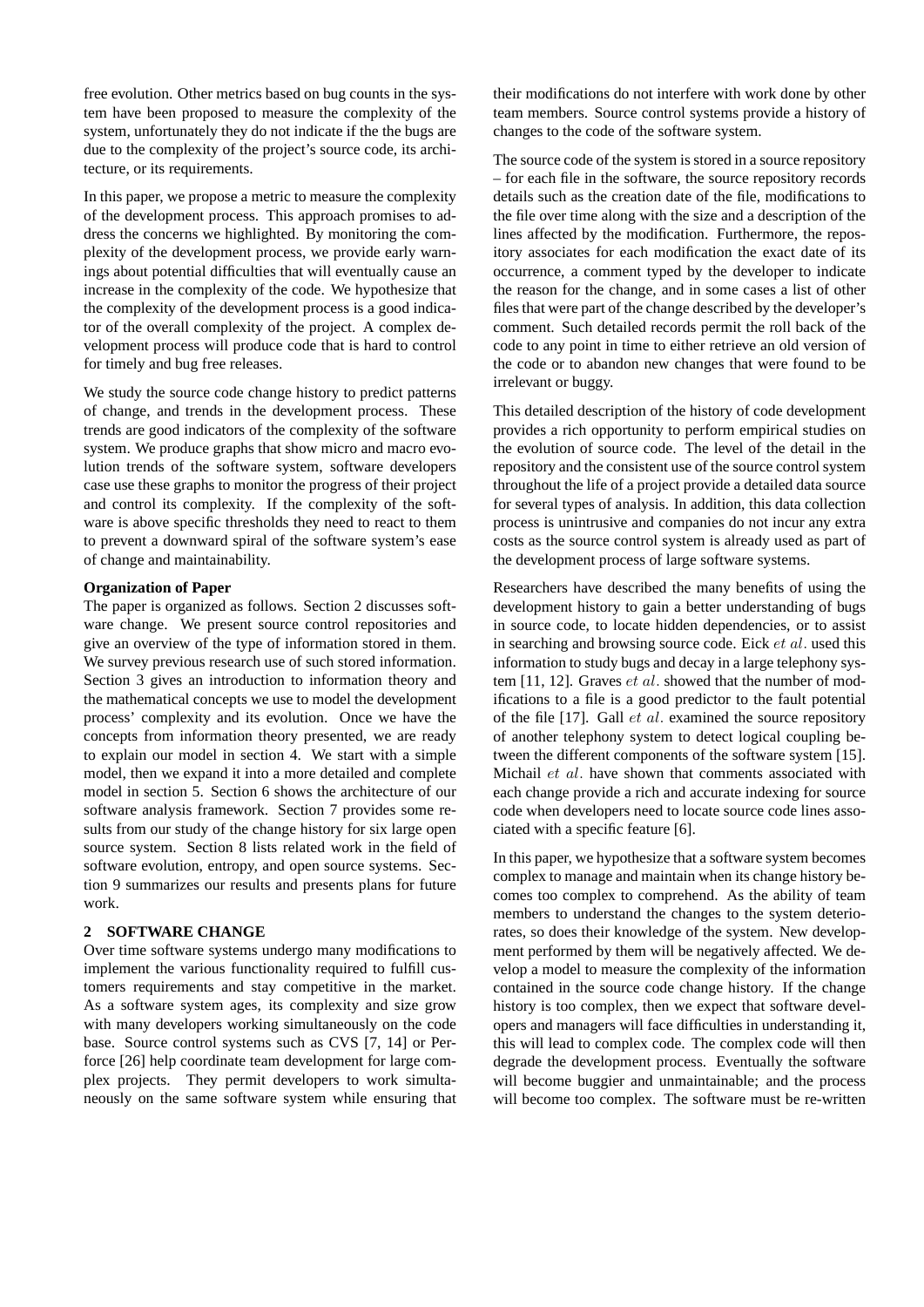or re-engineered. In many respects, our hypothesis reflects Brooks' remarks on software development [25]. In particular, Brooks warned of the decay of grasp for what is going in a complex system. If the development team is no longer in touch with the code and the changes to the code, their knowledge of the system over time will deteriorate and the quality of the system will worsen. He also cautioned the effects of the team size and requirements on the success of a project.

#### **3 INFORMATION THEORY**

In 1948, Shannon laid down the basis of *Information Theory* in his seminal paper - *A mathematical theory of communication* [31]. Information theory deals with assessing and defining the amount of information in a message. The theory focuses on measuring uncertainty which is related to information. For example, suppose we monitored the output of a device which emits 4 symbols, A, B, C, or D. As we wait for the next symbol, we are uncertain as to which symbol it will produce (ie. we are uncertain about the distribution of the output). Once we see a symbol outputted, our uncertainty decreases. We now have a better idea about the distribution of the output; this reduction of uncertainty has given us information.

Shannon proposed to measure the amount of uncertainty/entropy in a distribution. The **Shannon Entropy**,  $H_n$  is defined as:

$$
H_n(P) = -\sum_{k=1}^n \Bigl(p_k * \log_2 p_k\Bigr),
$$

where  $p_k \ge 0, \forall k \in \{1, 2, ..., n\}$  and  $\sum_{k=1}^{n} p_k = 1$ .

For a distribution  $P$  where all elements have the same probability of occurrence  $(p_k = \frac{1}{n}, \forall k \in \{1, 2, ..., n\})$ , we achieve maximum entropy. On the other hand for a distribution  $P$  where one of the elements  $i$  has probability of occurrence  $p_i = 1$  and all other elements have probability of occurrence equal to zero (ie.  $p_k = 0, \forall k \neq i$ ), we achieve minimal entropy.

By defining the amount of uncertainty in a distribution,  $H_n$ describes the minimum number of bits required to uniquely distinguish the distribution. In other words, it defines the best possible compression for the distribution (ie. the output of the system). This fact has been used to measure the quality of compression techniques against the theoretically possible minimum compressed size.

# **4 BASIC MODEL FOR THE EVOLUTION OF EN-TROPY**

If we view the development process of a software system as a system which emits data, and we define the data as the modifications to the source files, we can apply the ideas of information theory and entropy to measure the amount of uncertainty/chaos/randomness in the development process. This section presents a basic model for the entropy of software development and its evolution. The following section

extends the model to be more elaborate and complete.



**Figure 2:** The Entropy of a Period of Development

Suppose we have a software system which consists of 4 files. If we were to examine the development history of this system that is stored in a source repository, we will find for each file the dates for each modification to the file and the reason for modifying the file. We only concentrate on modifications that are not bug fixes, for now. Thus, we first filter out all modifications that are bug fixes. We perform our filtering based on the text description associated with the modification.

Once these modifications are filtered out, we can plot over time for each file the moments the file was modified. As we can see in Figure 2, we put stars to indicate that for a specific file, it was modified on a particular moment in time. We repeat this process for each file in the system. We now define a period of time, for example a week, or a month. For that period of time  $j$ , we can define a file modification probability distribution  $P_j$ .  $P_j$  shows the probability that  $file_i$  is modified in period  $j$ . For each file in the system, we count how many times it was modified during the period and divide by the total number of modifications in that period for all files. For example, in Figure 2, in the grey shaded period we have 10 modifications for all the files in the system.  $file_A$ was modified once so we have a  $p(file_A) = \frac{1}{10} = 0.1$ . For  $file_B$  we get  $p(file_B) = \frac{1}{10} = 0.1$ , for  $file_C$  we get  $p(file_C) = \frac{3}{10} = 0.3$ , and so on. On the right side of Figure 2, we can see a graph of the file modification probability distribution P for the shaded period.

If we monitor the modifications to the files of a software system and find that the probability of modifying  $file_A$  is 1 and all other files is zero, then we have minimal entropy. On the other hand, if the probability of modifying any file is equal (*ie.*  $file_k = \frac{1}{n}, \forall k \in \{1, 2, ..., n\}$ ) then the amount of entropy/chaos in the system is at its maximum. Intuitively, if we have a software system that is being modified across all of its files, the developers and the managers will have a hard time keeping track of all the modifications. The number of bits needed to remember all these modifications in their heads will be much larger than the bits needed when a lim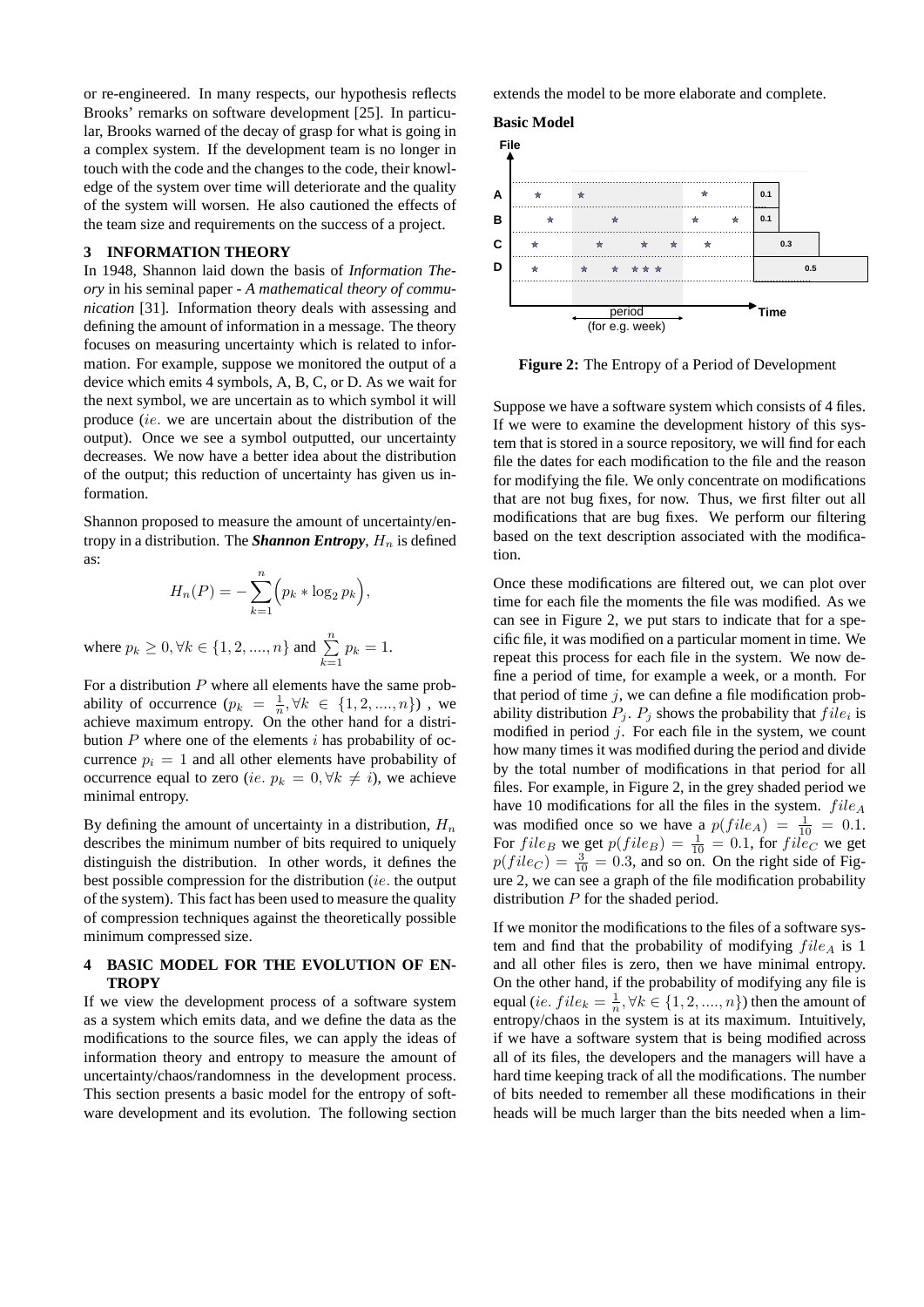ited number of file have been modified. The development team grasp of what is going on in the software system will decay.

#### **Evolution of Entropy**

We can view the file modification probability distribution  $P_i$ for a period  $j$ , as a vector which characterizes the system and uniquely identifies its state. We can divide the lifetime of a software system into many successive periods in time, and view the evolution of a software system as the repeated transformation of the development process from one state to the next. Looking at Figure 3, we see the  $P_i$ 's calculated for 4 consecutive periods with their respective entropy. Now we are able of monitoring the evolution of chaos/entropy in the development process. If the project and the development process are not under control nor managed well, then the state of the system will head towards maximum entropy and chaos.



**Figure 3:** The Evolution of the Entropy of Development

The manager of a large software project should aim to control and manage the entropy. A graph like the one shown in Figure 3 would provide an accurate and up-to-date view on the status and evolution of entropy in the system. Searching for unexpected spikes in entropy and investigating the reasons behind them would let managers plan ahead and be ready. For example, a spike in entropy may be due to an influx of developers working on too many aspects of the system concurrently, or to the complexity of the source code or to a refactoring or redesign of many parts of the system. In the refactoring case, the manager would expect the entropy to remain high for a limited time then drop as the refactoring leads to easier future modifications to the source code. On the other hand, a complex source code would cause a consistent rise in entropy over an extended period of time, till problems causing the rise in entropy/complexity are addressed and resolved.

## **Files As a Unit Of Measurement**

In our model we use the file as our unit of code to build the modification probability distribution P for each period. Our choice of files was based on the belief that a file is a conceptual unit of development where developers tend to group related entities such as functions, data types, etc. Based on our experience in studying large software system we found this to be the norm except in some notable situations. For example in the VIM text editor [30], we found two files misc1.c and misc2.c which comprise a substantial amount of the source code. In that case using a file as a unit for building P would produce a low misleading entropy as most modifications may be associated with these files. That said the evolution of entropy graph will still indicate any variation in entropy in the system over its lifetime. Furthermore, a random break down of large files in the system to smaller files and associating modifications to the appropriate smaller files to build  $P$  may overcome this problem.

It is interesting to note that the notion of entropy can be used to locate such offending large files which violate traditional encapsulation principles. We are currently still investigating this hypothesis. Ignoring the rest of the software system, If we were to choose a single large file, break it into smaller chunks, and use these smaller chunks as our unit of entropy measurement, we would expect:

- If the large file is a coherent conceptual unit then changes would occur uniformly across the smaller chunks of the large file. This would produce a high internal entropy over time.
- But if the content of the large file are not conceptually related well, then we would see a concentration of modifications to specific chunks over others. This would produce a low internal entropy over time.

## **5 EXTENDED MODEL FOR THE EVOLUTION OF ENTROPY**

In this section, we refine our basic model to address some of the characteristics and challenges associated with the evolution of large software systems. In the basic model we used a fixed period size to measure the evolution of entropy. Also we assumed that the size of the software system remains fixed over time. In the following sections we extend our model to deal with these two limitations.

## **Evolution Periods**

In our basic model, we presented the idea of using the file modification probability distribution as a vector to characterize each period in the evolution of a software system. We used a month, or a year as the length of the period. We now present a more general technique for breaking up the evolution of a software projects into periods:

**Time based periods:** This is the simplest model and it is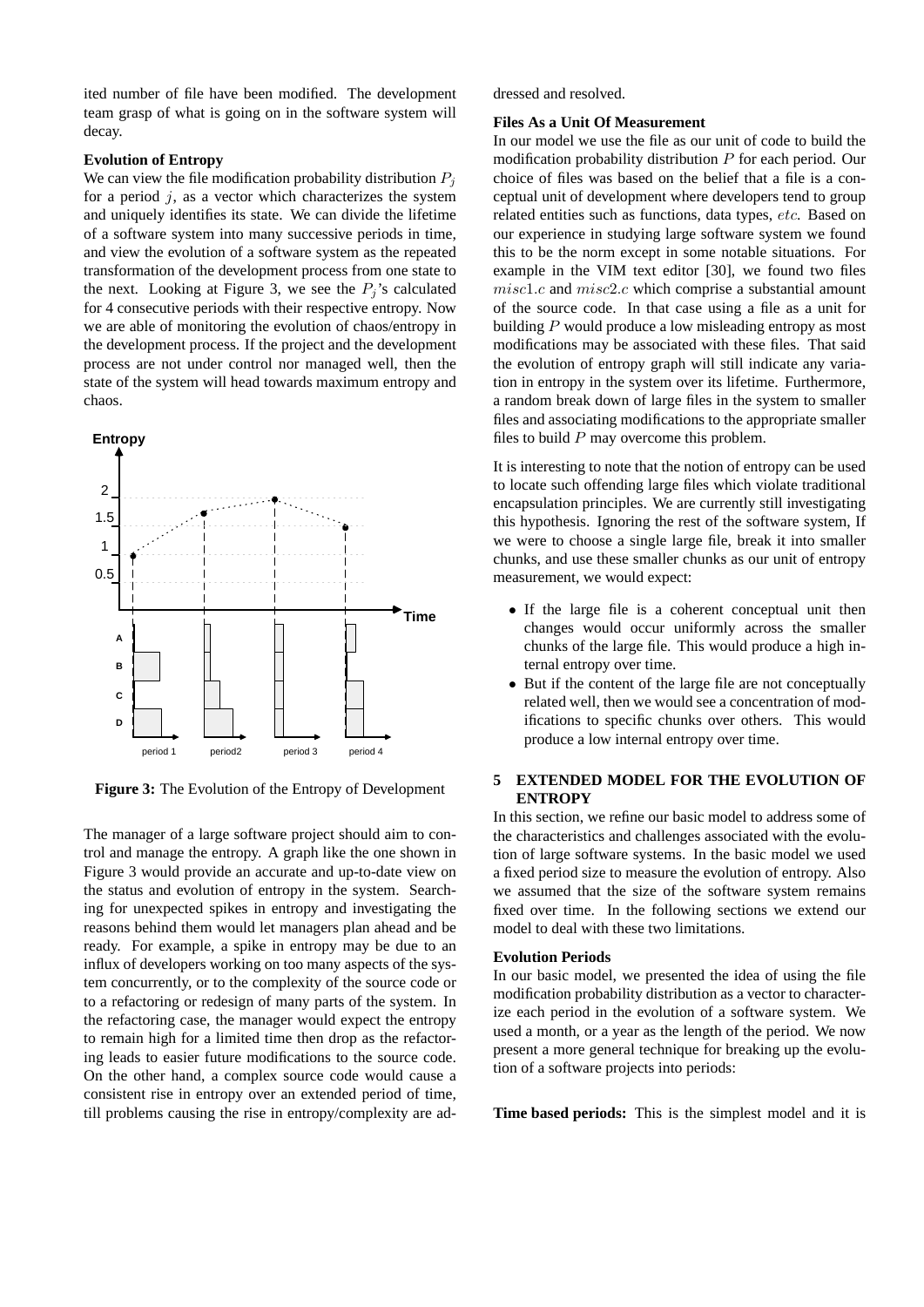the one presented in the basic model. The history of development is broken into equal length periods based on calendar time from the start of the project. For example, we break it on a monthly or bi-monthly basis. A project which has been around for one year, would have 12 or 6 periods respectively. We choose in our experiments a 3 month period.

**Modification limit based periods:** The history of development is broken into periods based on the number of modifications to files as recorded in the source control repository. For example, we can use a modification limit of 500 or 1000 modifications. A project which has 4000 modifications would have 8 or 4 periods respectively. To prevent the case of breaking an active development week into two different periods, we attach all modifications that occurred a week after the end of a previous period to the previous period. To prevent a period from spanning a long time when little development may have occurred, we impose a limit of 3 months on a period even if the modification limit was not reached. We choose in our experiments a 600 modifications limit.

#### *Moving Window Period Sampling*

To improve the continuity of our sampling to graph the evolution of a large project, we employ a moving window technique for our period creation. For example, using a time based period sizing of 3 months, we would break a project that is one year old into 4 periods. The first period would start at month 1 and go to month 3, the second period would go from month 3 till month 6, and so on. When we use a moving window for our periods, we start with a first period that has modification data from months 1,2,3. Then the second period would have data from months 2,3,4. The third period would have data from months 3,4,5. This overlap of period data permits the generated data to be smoother and accurate as it is more continuous. Instead of a discrete breakdown that just takes 4 snapshots in a year, we take 12 snapshots. We use a similar moving window technique for the modification limit based period sizing, namely, we have a window of 600 modifications and we move it 300 modifications for each period in our experiments.

#### **Adaptive System Sizing**

As a software system evolves, the number of files in it changes; increasing as new files are added or split, and decreasing as files are removed. We need to adjust our entropy calculations to deal with the varying size of a software system.

To compare the entropy between the various periods in the life of the software system, we define H, *Standardized*

#### *Shannon Entropy* as:

$$
H(P) = \frac{1}{Max \;Entropy \; for \; Distribution} * H_n(P)
$$
  
= 
$$
\frac{1}{\log_2 n} * H_n(P)
$$
  
= 
$$
-\frac{1}{\log_2 n} * \sum_{i=1}^n (p_k * \log_2 p_k),
$$

where  $p_k \ge 0, \forall k \in \{1, 2, ..., n\}$  and  $\sum_{k=1}^{n} p_k = 1$ . The standardized entropy H normalizes Shannon's entropy  $H_n$ ,  $0 \leq H \leq 1$ . We now can compare the entropy of distributions of different size, such is the case when we examine the various periods of a software system as files are added or removed. It is interesting to note that using standardized Shannon entropy  $H$  we can now compare the entropy between different software projects, thus we can compare the evolution of two operating systems side by side or even an operating system and a window manager.

The Standardized Shannon Entropy, H, is dependent on the number of files in the software system, as it depends on  $n$ . Unfortunately, for many software system there exist files that are rarely modified, for example, platform and utility files. To prevent these files from reducing the standardized entropy measure, we defined a working set standardized entropy  $H'$ . In  $H'$  instead of dividing by the actual current number of files in the software system, we divide by the number of recently modified files. We define the set of recently modified files using 2 different criteria:

- **Using Time:** The set of recently modified files is all the modified files in the preceding x months, including the current month. In our experiments we used 6 months.
- **Using Previous Periods:** The set of recently modified files is all modified files in the preceding  $x$  periods including the current period. We don't show results from using this model in this paper but in our experiments we used 6 periods in the past to build the working set of files.

As we have 2 different techniques to create a period, then we have 2 different results based on the use of a time based or a modification limit period creation models.

An adaptive sizing entropy  $H'$  usually produces a higher entropy than a traditional standardized entropy  $H$ , as for most software systems there exists a large number of files that are rarely modified and would not exist in the recently modified set. Thus the entropy would be dividing by a much smaller number. In some rare cases, where the software system has undergone a lot of changes/refactoring it may happen that the size of the working set is larger that the actual number of the files that currently exist in the software system, as many files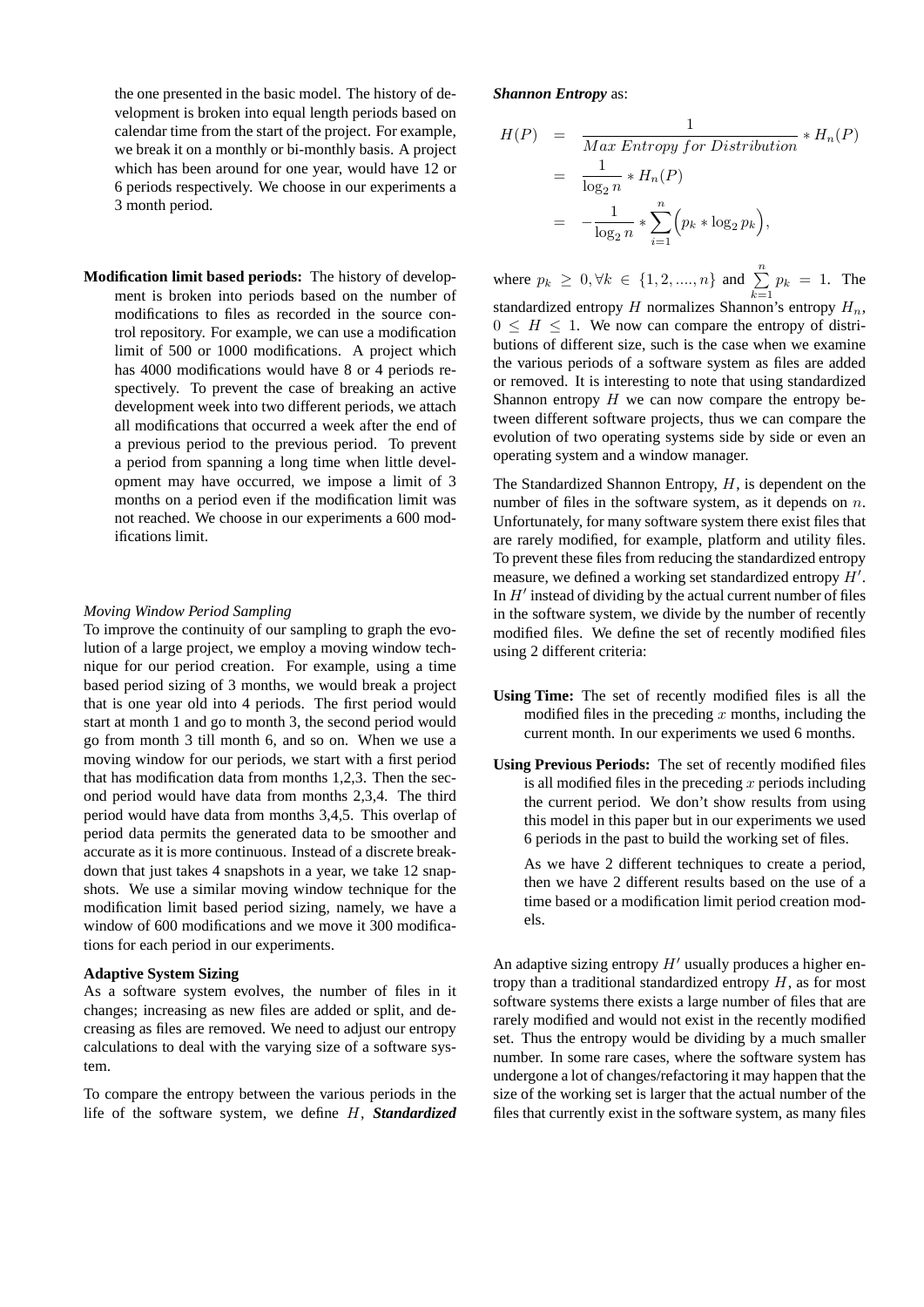may have been removed recently as part of a cleanup. In that rare case, an adaptive sizing entropy  $H'$  will be larger than a traditional standardized entropy H.

## **6 ANALYSIS FRAMEWORK**

Figure 4 shows the pipeline architecture of our entropy evolution and analysis framework. It is broken into 3 main phases:



**Figure 4:** System Architecture

- **Extraction Phase:** First we extract the details needed for our analysis from the source control repository. The extracted data is much smaller than the whole repository which contains the text of each source file over time. For example, the source code repository may be stored in multiple files and contain details such as the specific lines involved in each change and the content of these lines. All these details are not needed for our analysis, they are removed to reduce the size of our *History Repository* and speed up our analysis. Using this extraction method we are able to develop extractors for other source control repositories easily and use them in our analysis framework. We currently support the CVS source control system but other extractors can be easily developed. We chose to develop the CVS extractor first, as all the open source systems we studied used the CVS system to manage their source code repositories.
- **Analysis:** This phase analyzes the content of our extracted *History Repository*. First, we define the periods in the project's lifetime (using either a time or a modification limit based periods). Then we calculate the modification probability distribution for each period. Then, we calculate the entropy for each distribution and may use a traditional or an adaptive system sizing to adjust the entropy and get a standardized entropy.
- **Visualization:** Finally, we generate graph such as the ones in shown in Figures 3 and 5. To reduce the jaggedness of the graph we perform a Gaussian Smoothing on the generated graph. A Gaussian Smoothing is traditionally used to remove details and noise in images [16]. The Gaussian Smoothing removes localized changes and lets the graph show the more prominent trends.

#### **7 CASE STUDIES**

To validate our approach we analyzed the evolution of several large open source systems. Table 1 summarizes the details for these software systems. The oldest system is over ten years old and the youngest system is five years old. Due to size limitation we only give graphs for the Postgres [27] database system and a graph for the KDE [19] system.

| Application   | Application         | <b>Start</b>               | Subsystem Prog. |          |
|---------------|---------------------|----------------------------|-----------------|----------|
| Name          | Type                | Date                       | Count           | Lang.    |
| <b>NetBSD</b> | OS                  | 21 March 1993              | 25              | C        |
| FreeBSD       | OS                  | 12 June 1993               | 33              | C        |
| OpenBSD       | OS                  | 18 Oct 1995                | 28              | C        |
| Postgres      | <b>DBMS</b>         | 9 July 1996                | 116             | C        |
| <b>KDE</b>    | Windowing<br>System | 13 April 1997              | 32              | $C_{++}$ |
| Koffice       | Suite               | Productivity 18 April 1998 | 85              | $C_{++}$ |

**Table 1:** Summary of the Studied Systems

Postgres is a sophisticated open-source Object-Relational DBMS supporting almost all SQL constructs. Its development started in 1986 at the University of California at Berkeley as a research prototype. Since then it has become an open source software with a globally distributed development team. It is being developed by a community of companies and people co-operating to drive the development of one the world's most advanced Open Source database software (DBMS). In our case study we use data beginning with 1996 when it became an open source project.



**Figure 5:** Period Based Entropy Evolution Graph for Postgres

We present two graphs from our study of Postgres. The first graph, shown in Figure 5, shows the period based entropy evolution of Postgres. We show the release dates for each major release of Postgres on the time line so we can correlate them with the variation in the entropy. We notice a continuous increase in entropy from release 1.09 to release 6.4. Reading through the documentation of the Postgres system, we correlate this to the period in which the develop-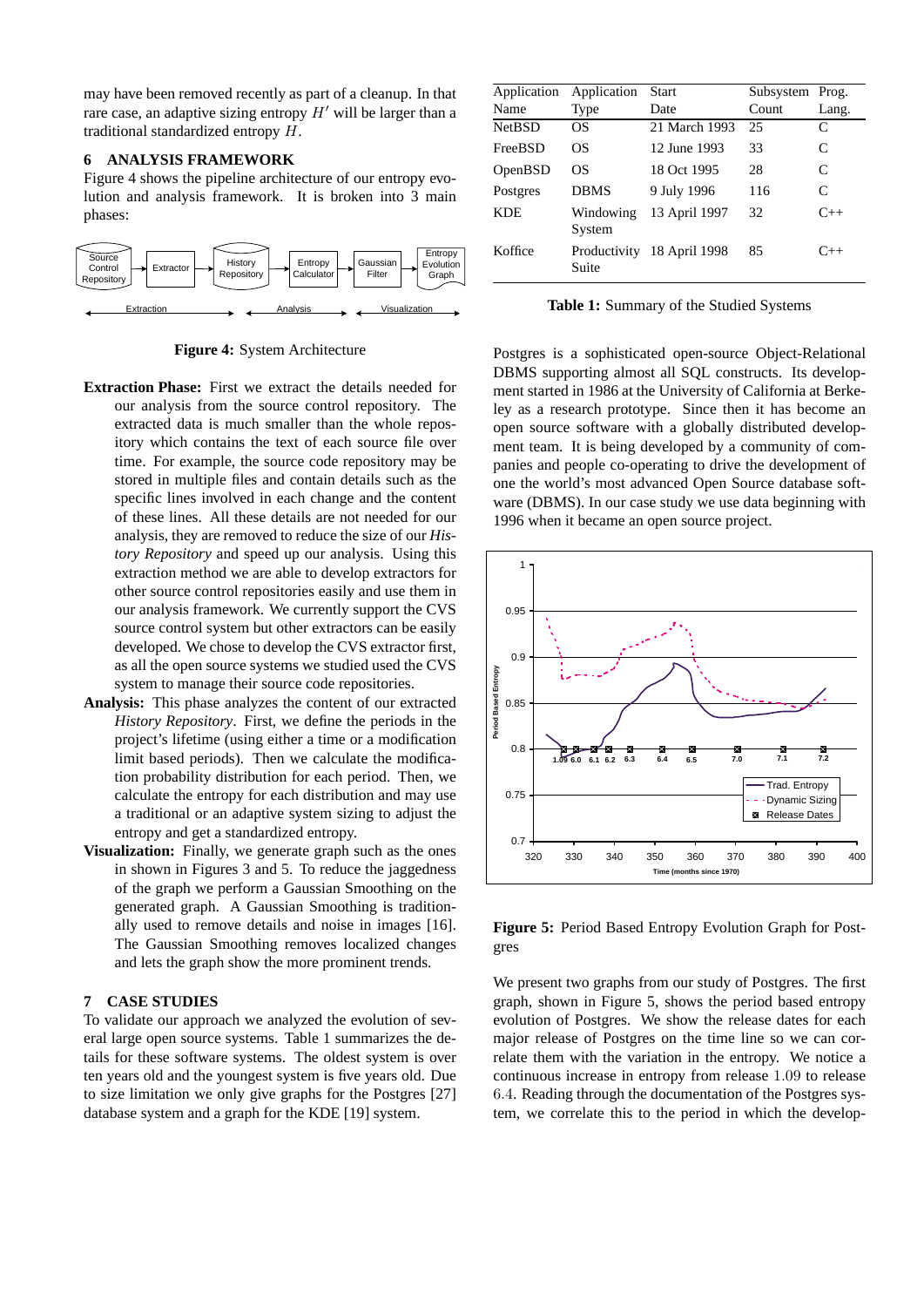

**Figure 6:** Time Based Entropy Evolution Graph for Postgres

ment team acknowledged that the code base they inherited from the University of California was not robust enough as a production level system. Instead it was a research prototype which they kept on enhancing and patching from release to release. From release 6.4 to release 6.5, we see a very sharp increase in entropy. We associate this sharp increase in entropy to major refactoring done to get a much better understanding and clean up of the code base. We believe this is an example of a controlled entropy increase – a spike in entropy then a drop to an entropy level that is much lower than prespike entropy levels. We have seen this occurring in our experiments usually due to major refactoring or redesign. The release notes for 6.5 supports our position:

*"This release marks a major step in the development team's mastery of the source code we inherited from Berkeley. You will see we are now easily adding major features, thanks to the increasing size and experience of our world-wide development team."*

The effort exerted in release 6.5 apparently made the development of releases 7.0 and 7.1 an easier task with a correspondingly lower entropy measures. In release 7.2, the focus was on adapting the database to support high load. For that release we see an increase in entropy as modifications occur in many places in the code.

We noticed that the dynamic sizing and traditional entropies

are highly correlated but with lower values for traditional sizing entropy. The same holds for Figure 6, which uses time based periods.

In Figure 6, we see a different view of the evolution of Postgres. Whereas Figure 5 showed a macro view of the evolution of entropy , Figure 6 shows a micro view of the evolution of entropy. Figure 6 shows the variation in entropy as the software project goes through the different phases in individual releases. For example, in Figure 6 looking at the period from release 6.5 to release 7.0, we see a rise in entropy then a drop in entropy. The increase in entropy is due to the usual task of development where many files are modified to implement the features for the release. Once the features are implemented small localized modifications are done. Concerned that entropy is only measuring the number of modifications and not a true measure of chaos in the development process, we performed a correlation test to verify if entropy and number of modifications are highly correlated and found the correlation to be statistically insignificant.

To get a better understanding of the patterns of entropy change and how they relate to software release dates, we took the continuous entropy values for the period based entropy evolution of Postgres (shown in Figure 5) and we clipped these values to a discrete band. If the entropy is below 0.6, we clip it to 0.4, otherwise we clip it to 0.8. We plotted the newly calculated discrete entropy as shown in Figure 7. We found that the pattern of a rise in entropy then a drop is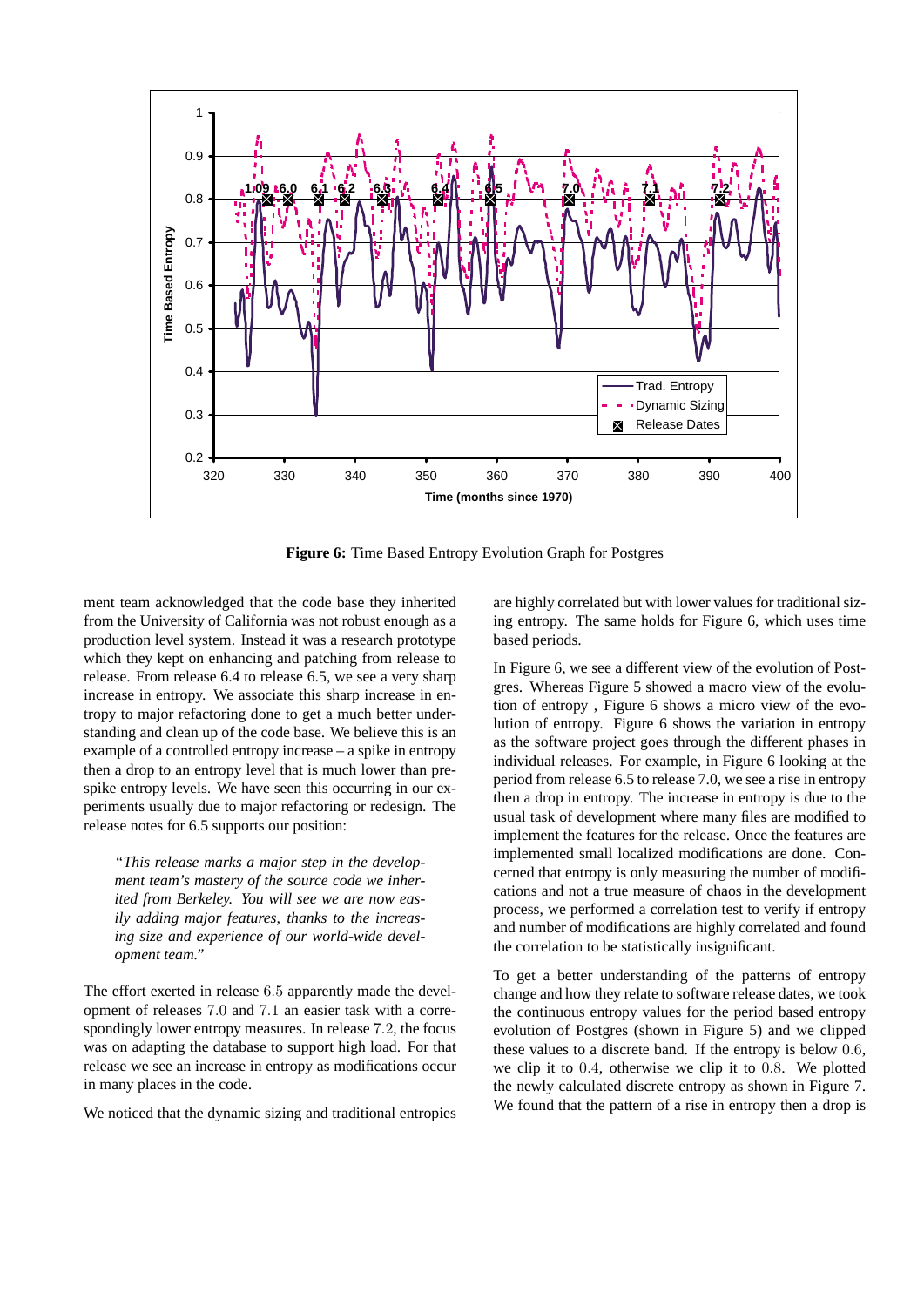

**Figure 7:** Discrete Period Based Entropy Evolution Graph for Postgres

a consistent pattern for each release, as one would expect. These findings hold for the other systems we examined as well. Also we found that a release never follows on a rise of entropy instead it always follows a drop in entropy. It is interesting that for some releases we can see only one peak in entropy whereas for other releases we can see two to three peaks before the system is released. We attribute this to implementing two or three rather large features in a single release - currently we do not have a way to validate this hypothesis yet.



**Figure 8:** Period Based Entropy Evolution Graph for KDE

Another system we examined in our case study is the KDE (K Desktop Environment) system. The KDE project is an Open Source graphical desktop environment for Unix workstations. It seeks to fill the need for an easy to use desktop for Unix workstations, similar to the desktop environments found under MacOS or Microsoft Windows. With several hundred developers working on it, it is currently over 2.6 million lines of code.

Whereas in Postgres we saw a controlled rise in entropy due to refactoring and re-engineering, in Figure 8 we find an alarming rise in the evolution of traditional entropy for the KDE project. When we view the dynamic sized entropy we notice that the entropy has always been at a very high level.

We conjecture that this has caused the KDE project to suffer major delays as it aims to stabilize the system for release. Miguel de Icaza, the founder of GNOME and Ximian, describes the reasons for delays in KDE project to [8]:

*"KDE 2.0 was another project that was delayed for a long time because of the nature of the changes they made. The KDE project aimed too high for their KDE 2.0 release: they did incorporate and later they had to drop "OpenParts" support which was a major change to their system. KDE 2.0 was also a very ambitious project, and the nature of the changes delayed the project for a whole year."*

Using our entropy graphs, the high entropy levels would have warned of the significant risks associated with the project. The project leaders could have reacted to the dangers and attempted to control the chaos by reducing the scope of the project or re-thinking their designs/architecture.

## **8 RELATED WORK**

In section 2, we presented an overview of previous work which analyzed source control repositories to gain a better understanding of the software system. Recent work by Barry et al. used a volatility rankings system and a time series analysis to identify evolution patterns in a retail software systems based on the source modification records [2]. Also Mockus et al. used the source modification records to assist in predicting the efforts in large software systems for AT&T [24]. Other than the work done by Michail et al. [6], previous research has focused on studying the source code repositories of closed systems. This focus on closed systems may limit the applicability of the results as they may be dependant on the studied system or organization as the results are usually validated usually using just one system. By focusing on open source systems we are able to get a much larger set of systems to validate our findings. We hope in future work to validate our findings against a large closed source systems to determine if our approach holds for closed source as well.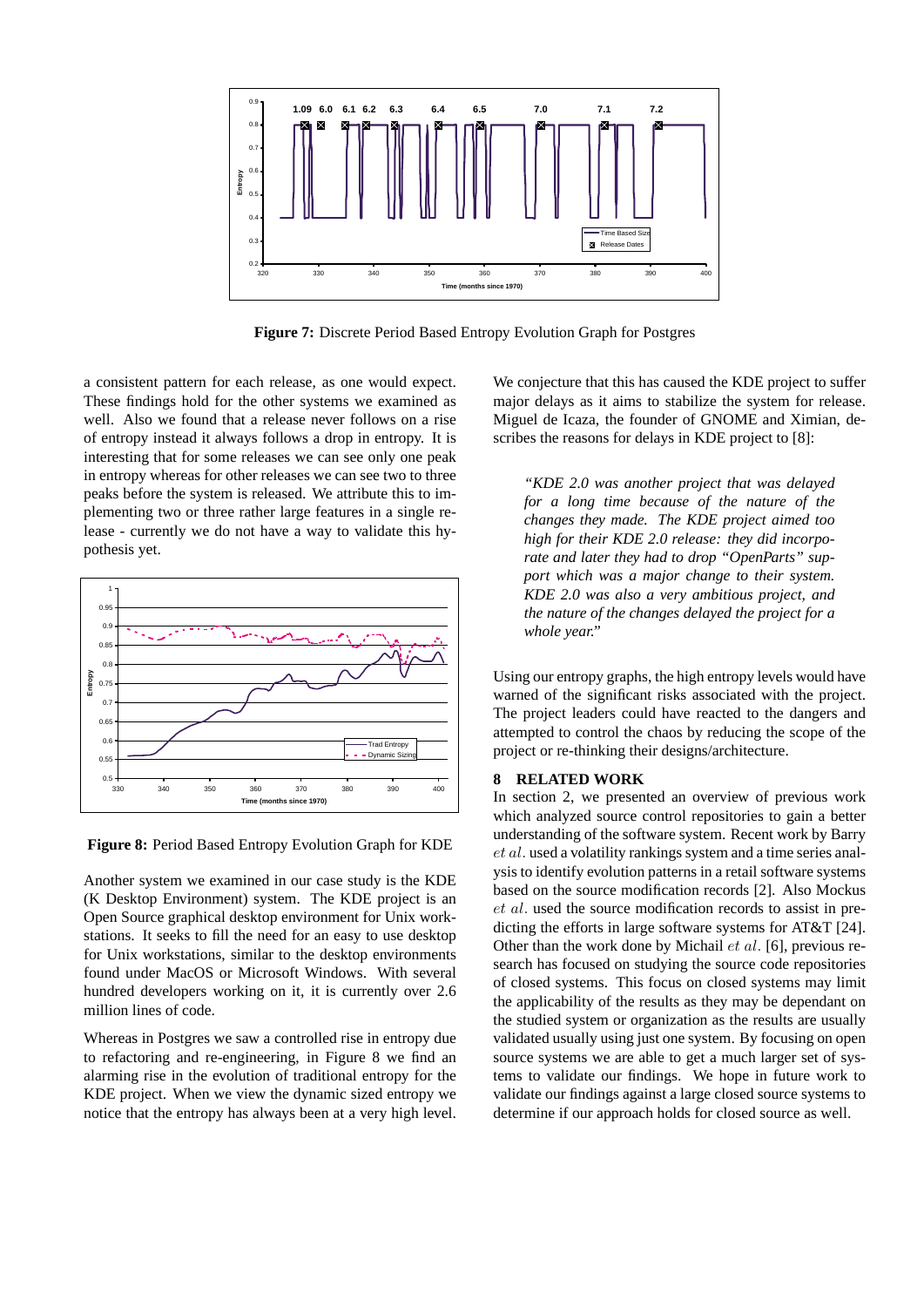Whereas we base our entropy calculation on change statistics associated with the source code, previous studies [1, 3, 4, 5, 18, 32] base their entropy calculation on the source code text. For example, the distribution of special tokens in the source code or the control flow structure of the source are used to calculate the entropy. Our work aims to compute a measure of chaos in the development process as a whole instead of just focusing on computing the complexity of the source code. We conjecture that detecting chaos in the development process will serve as an early warning measure to prevent the code from becoming too complex over time.

Previous work on software evolution, in particular work by Lehman et al. [20, 21, 22] on closed source systems and Godfrey et al. [23] on open source systems focus on size (number of modules) and LOC as the principal measure of evolution between the releases of a software system. Instead we focus on measuring the entropy/chaos in the development process. Lehman's second law deals with complexity in the evolution of large software systems – "*As an E-type system evolves its complexity increases unless work is done to maintain or reduce it*". The law suggests the need for occasional maintenance activities (such as refactoring) to reduce complexity, which arises as new features are added to the system. The addition of features and their associated assumptions about the real world lead to the increase of complexity/entropy in the system. In our presented case studies, we quantified the idea of complexity/entropy in the development process using our new model. Then we measured that chaos and saw examples of the occasional maintenance activities done to reduce complexity. Whereas our presented model studies the evolution of complexity over time, Lehman advocates studying the evolution of software over releases/versions. Our model can be extended to use releases as a unit of observation instead of time. This would permit us to compare our findings to Lehman's laws of evolution.

Outside of the software engineering domain, the measure of entropy has been used to improve the performance of Just In Time compilers and profilers [28]. It has been used for edge detection and image searching in large image database [10]. Also, it has been used for text classification and many text based indexing techniques [9].

#### **9 CONCLUSIONS AND FUTURE WORK**

In this paper, we presented a new perspective on the complexity of software. We examined the complexity and chaos associated with the development process. We view the development process as a system with an unknown output, in other words we are uncertain about the files that will be modified by the process over time. Using the ideas of uncertainty and entropy from information theory, we measure how much information exists in the development process. We hypothesize that too much information will require more effort for project members to keep track of the development process over time. Thus the higher the entropy of the system, the more complex the system's code becomes over time as developers grasp of all that is going in the system decays and the team looses its shared image of the software system.

We verified our models and hypotheses using data derived from six large open source projects. Source code repositories provide a rich source of high quality empirical data to validate software engineering results. The repositories are always available for any large project and there are no extra costs associated with collecting the data, as it is always available. We designed our framework so closed source repositories can be analyzed using the same framework.

Using our entropy graphs, managers can monitor with great detail the evolution of complexity in their software system and work hard on controlling it. In the case studies presented in the paper, we saw for the Postgres system a controlled entropy increase due to refactoring. We also saw in the KDE project a continuous rise in entropy. The controlled entropy rise had the beneficial effect of reducing the entropy of the development process for the following releases. Whereas the uncontrolled entropy rise has caused major delays (in years) to the KDE project.

In future work, we plan to correlate our development entropy measures to the bug counts in the system. We would like to know if a complex development process will cause a chaotic appearance of bugs in the software system or if they are two independent entities. We also plan to compare the results of our model to other well known complexity measures such as McCabe cyclomatic complexity. In addition, we would like to validate that our entropy measure satisfies the criteria for a code complexity measure as detailed in [32].

Furthermore, we are examining the use of our entropy model to locate refactoring opportunities in large software systems and to find similarity in development trends over time. We believe that finding similar development periods to the current development period will assist in project and resource planning. Also locating code refactoring will be a valuable tool for developers in large software system to reduce the complexity of their source code and eventually the complexity of developing the code.

#### **ACKNOWLEDGEMENTS**

The authors gratefully acknowledge the significant contributions from the members of the open source community who have given freely of their time to produce large software systems with rich and detailed source code repositories; and who assisted us in understanding and acquiring these valuable repositories.

We would like to thank Stephen M. Sheeler for many engaging and fruitful discussions as we developed our entropy model of evolution. We are also grateful to Vincent C. H. Ma for providing us with a CVS repository for a small software system for testing during the development of the framework.

#### **REFERENCES**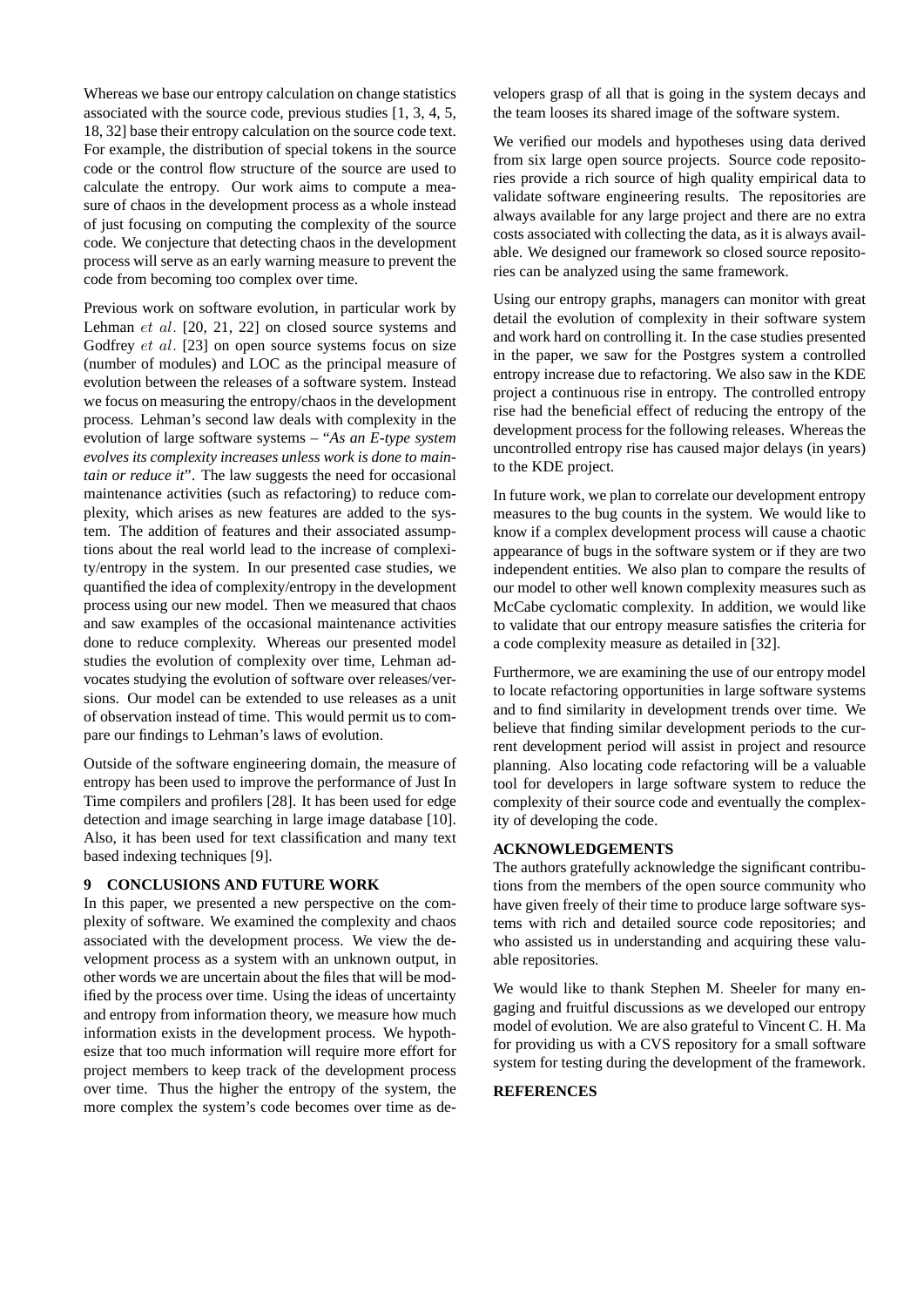- [1] S. Abd-El-Hafiz. Entropies As Measures of Software Information. In *IEEE International Conference Software Maintenance (ICSM 2001)*, pages 110–117, Florence, Italy, 2001.
- [2] E. J. Barry, C. F. Kemere, and S. A. Slaughter. On the Uniformity of Software Evolution Patterns. In *Proceedings of the 25th International Conference on Software Engineering (ICSE 2003)*, pages 106–113, Portland, Oregon, May 2003.
- [3] A. Bianchi, D. Caivano, F. Lanubile, and G. Visaggio. Evaluating Software Degradation Through Entropy. In *Eleventh International Software Metrics Symposium*, pages 210–219, 2001.
- [4] N. Chapin. An Entropy Metric For Software Maintainability. In *Twenty-Second Annual Hawaii International Conference on System Sciences, Software Track*, pages 522–523, Jan. 1995.
- [5] N. Chapin. Entropy-Metric For Systems With COTS Software. In *Eighth IEEE Symposium on Software Metrics*, pages 173–181, 2002.
- [6] A. Chen, E. Chou, J. Wong, A. Y. Yao, Q. Zhang, S. Zhang, and A. Michail. CVSSearch: Searching through Source Code Using CVS Comments. In *IEEE International Conference Software Maintenance (ICSM 2001)*, pages 364–374, Florence, Italy, 2001.
- [7] CVS Concurrent Versions System. Available online at <http://www.cvshome.org>
- [8] M. de Icaza. Recent Free Software that Has Suffered Large Delays. Available online at <http://primates.ximian.com/ ˜miguel/gnome-2.0/delays.html>
- [9] I. Dhillon, S. Manella, and R. Kumar. Information Theoretic Feature Clustering for Text Classification.
- [10] M. Do and M. Vetterli. Texture Similarity Measurement Using Kullback-Leibler Distance on Wavelet Subbands. In *IEEE International Conference on Image Processing (ICIP)*, Vancouver, Canada, Sept. 2000.
- [11] S. G. Eick, T. L. Graves, A. F. Karr, J. Marron, and A. Mockus. Does Code Decay? Assessing the Evidence from Change Management Data. *IEEE Trans on Software Engineering*, 27(1):1–12, 1990.
- [12] S. G. Eick, C. R. Loader, M. D. Long, S. A. V. Wiel, and L. G. V. Jr. Estimating software fault content before coding. In *Proceedings of the 14th International Conference on Software Engineering*, pages 59–65, Melbourne, Australia, May 1992.
- [13] N. E. Fention and M. Neill. A Critique of Software Defect Predction Models. *IEEE Transactions on Software Engineering*, 25(5):675–689, 1999.
- [14] K. Fogel. *Open Source Development with CVS*. Coriolos Open Press, Scottsdale, AZ, 1999.
- [15] H. Gall, K. Hajek, and M. Jazayeri. Detection of Logical Coupling Based on Product Release History. In *IEEE International Conference on Software Maintenance (ICSM98)*, Bethesda, Washington D.C., Nov. 1998.
- [16] R. Gonzalez and R. Woods. *Digital Image Processing*. Addison-Wesley Publishing Company, 1992.
- [17] T. L. Graves, A. F. Karr, J. S. Marron, and H. P. Siy. Predicting Fault Incidence Using Software Change History. *IEEE Transaction of Software Engineering*, 26(7):653–661, 2000.
- [18] W. Harrison. An Entropy-Based Measure of Software Complexity. *IEEE Transactions on Software Engineering*, 18(11):1025–1029, Nov. 1992.
- [19] KDE Homepage Conquer your Desktop! Available online at <http://www.kde.org>
- [20] M. M. Lehman. Programs, Life Cycles and Laws of Software Evolution. *IEEE Transactions on Software Engineering*, 68:1060–1076, 1980.
- [21] M. M. Lehman and L. A. Belady. *Program Evolution = Process of Sofware Change*. Academic Press, London, 1985.
- [22] M. M. Lehman, J. F. Ramil, P. D. Wernick, D. E. Perry, and W. M. Turski. Metrics and Laws of Software Evolution The Nineties View. In *Fourth International Software Metrics Symposium (Metrics97)*, Albuquerque, NM, 1997.
- [23] Michael W. Godfrey and Qiang Tu. Evolution in Open Source Software: A Case Study. In *IEEE International Conference on Software Maintenance (ICSM00)*, pages 131–142, San Jose, California, Oct. 2000.
- [24] A. Mockus, D. M. Weiss, and P. Zhang. Understanding and Predicting Effort in Software Projects. In *Proceedings of the 25th International Conference on Software Engineering (ICSE 2003)*, pages 274–284, Portland, Oregon, May 2003.
- [25] J. P. Brooks. *The Mythical Man-Month: Essays on Software Engineering*. Addison Wesley Professional, 1995.
- [26] Perforce The Fastest Software Configuration Management System. Available online at <http://www.perforce.com>
- [27] PostgresSQL Homepage. Available online at <http://www.postgresql.org>